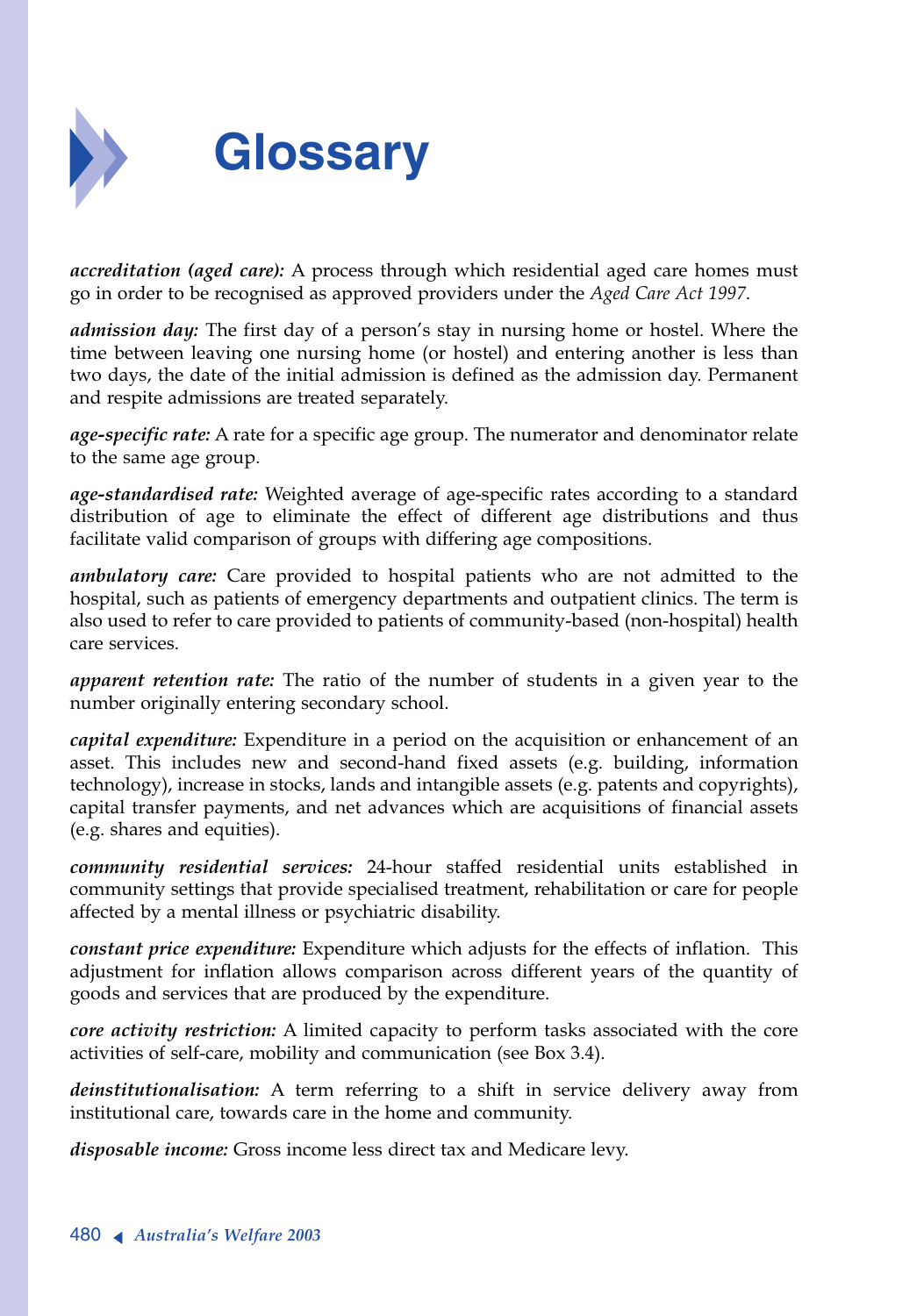*employed person:* A person aged 15 years or more who, during the reference week of the labour force survey, worked for one hour or more for pay, profit or commission.

*estimated resident population:* Australia's population statistics are compiled by the ABS according to the place of usual residence of the population. Usual residence is defined as the place where a person has lived or intends to live for a period of 6 months or more.

*full-time equivalent (FTE):* A standardised measure used in converting number of persons in part-time employment to number of persons in full-time employment.

*full-time/part-time workers:* Full-time workers are those who work 35 or more hours per week; part-time workers work between one and 35 hours per week.

*Indigenous:* A person who identifies himself or herself as being of Aboriginal and/or Torres Strait Islander origin and is accepted as such by the community in which he or she lives. (The 'Commonwealth Definition' given in High Court Judgement 1983).

*International Classification of Diseases (ICD):* The World Health Organization's internationally accepted classification of death and disease. The tenth revision (ICD-10) is currently in use.

*International Classification of Functioning, Disability and Health (ICF):* The World Health Organization's internationally accepted classification of functioning, disability and health. The new classification was endorsed by WHO in May 2001.

*labour force:* The labour force includes people who are employed and people who are unemployed (not employed and actively looking for work).

*length of stay (hospital or residential aged care):* The time between the date of admission and the date a person has been discharged from a hospital or residential aged care. For a current resident, it is the time between the date of admission and a specified date. A same-day hospital patient is allocated a length of stay of 1 day.

*mean:* A measure of the centre of a distribution. It is calculated by dividing the total or sum of the values by the number of values.

*median:* A measure of the centre of a distribution. It is the middle value in a ranked data set.

*non-government community service organisations (NGCSOs):* Organisations, operated on either a for-profit or not-for-profit basis, privately managed to provide community services for family with children, youth, adults, older people, people with disabilities, and people from different ethnic backgrounds.

*non-government organisations (NGOs):* Private not-for-profit community managed organisations that receive state and territory government funding specifically for the purpose of providing community support services for people affected by a mental illness or psychiatric disability.

*Organisation for Economic Co-operation and Development (OECD):* An organisation of 24 developed countries, including Australia.